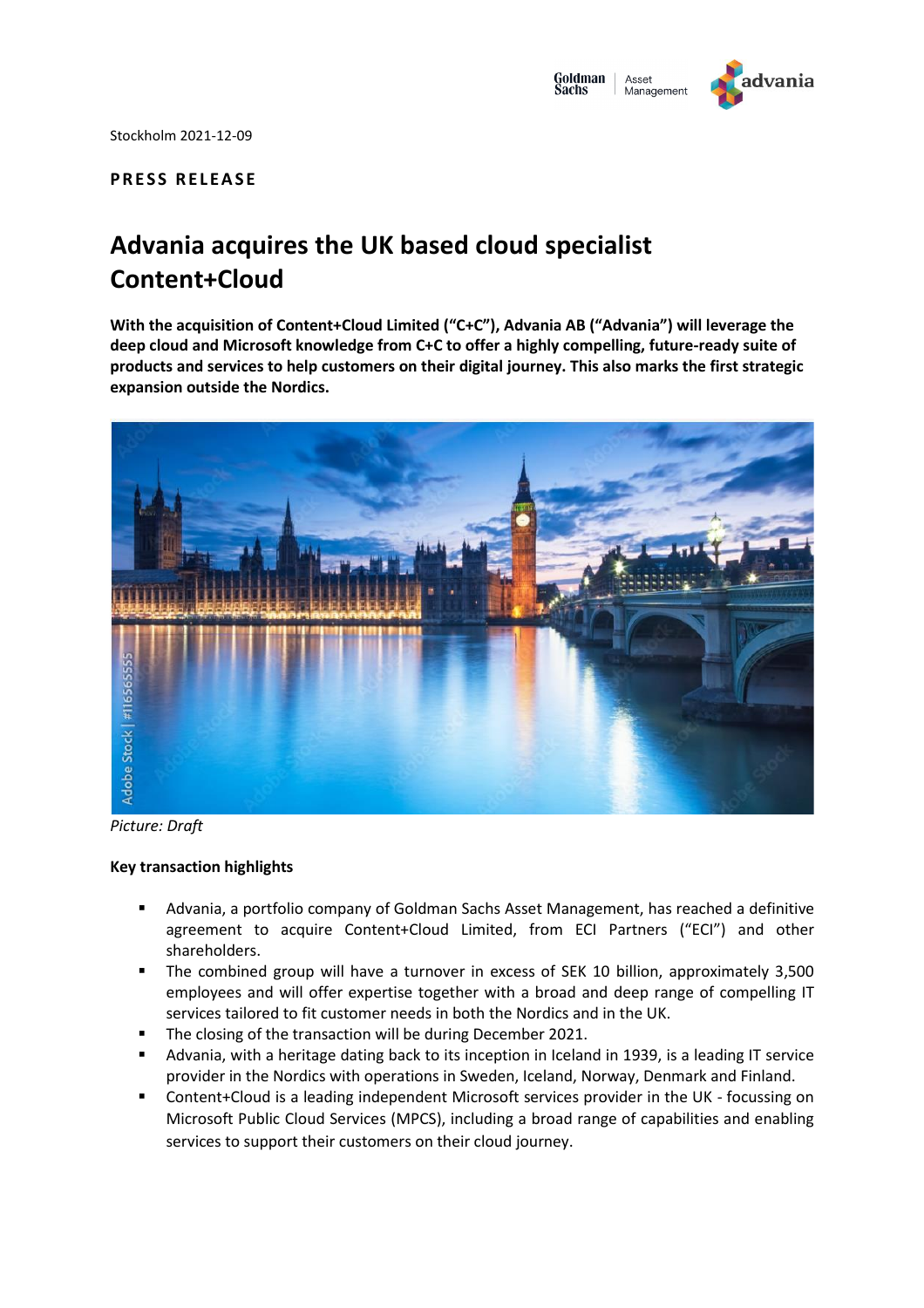

 With more than 10 Microsoft 'Most Valuable Professionals' and cutting-edge expertise in Microsoft's entire product range, the combined group will be one of the key partners for Microsoft in the region.

The combined group (the "Company") aims to become the most preferred IT services provider in Northern Europe. The Company will use the commercial strengths, resources, and expertise of both the Advania and the C+C platforms to offer a highly compelling, future-ready suite of products and services to its customer base - enabling a broader, deeper and more differentiated offering, tailored closely to each customer. Furthermore, the combination will create a first-rate workplace for employees, allowing the exceptional talent from both companies to thrive in an entrepreneurial environment and with a decentralised model close to customers.

- "Being able to join forces with Peter and his team is an exceptional opportunity for Advania to enhance our customer proposition and to scale our offering outside the Nordics. For Advania the acquisition of C+C is a major step towards becoming a leading Northern European IT services provider with our decentralised model, customer intimacy focus and long-term relationships", says Mikael Noaksson, CEO of Advania.

- "Over the last five years, Content+Cloud has brought together some of the most exciting businesses within the Microsoft technology ecosystem, making us a leading Microsoft cloud services and digital transformation partner in the UK. Becoming part of the Advania Group, with their well-earned reputation in the Nordics and our mutual focus on customer centricity, presents an incredibly exciting opportunity for the group to build a leading Northern European technology and transformation provider to our clients", says Peter Sweetbaum, CEO of Content+Cloud.

- "We are very excited to welcome Content+Cloud into the fast-growing Advania Group and to support the company, together with the GS Value Accelerator, in scaling Advania's UK operations organically and via M&A. The acquisition of Content+Cloud will enhance the value proposition to the combined business's client base and represents an important next step towards accelerating Advania's growth trajectory in Northern Europe.", says Michael Bruun, Head of the EMEA Private Equity Business at Goldman Sachs Asset Management.

Goldman Sachs Bank Europe SE, Sweden Bankfilial and Stephens acted as co-financial advisors to Advania. Arma Partners acted as financial advisor to Content+Cloud. Goldman Sachs Asset Management will continue to be the majority shareholder of the Advania Group. The closing of the transaction is expected during December 2021.

### **For more information, please contact:**

### **Advania AB**

.

Mikael Noaksson, CEO Advania E-mail: mikael.noaksson@advania.com Phone: +46 76 140 00 80

### **Content+Cloud Limited**

James Jackson, Metia Email: james.jackson@metia.com Phone: 44 (0)20 3100 3629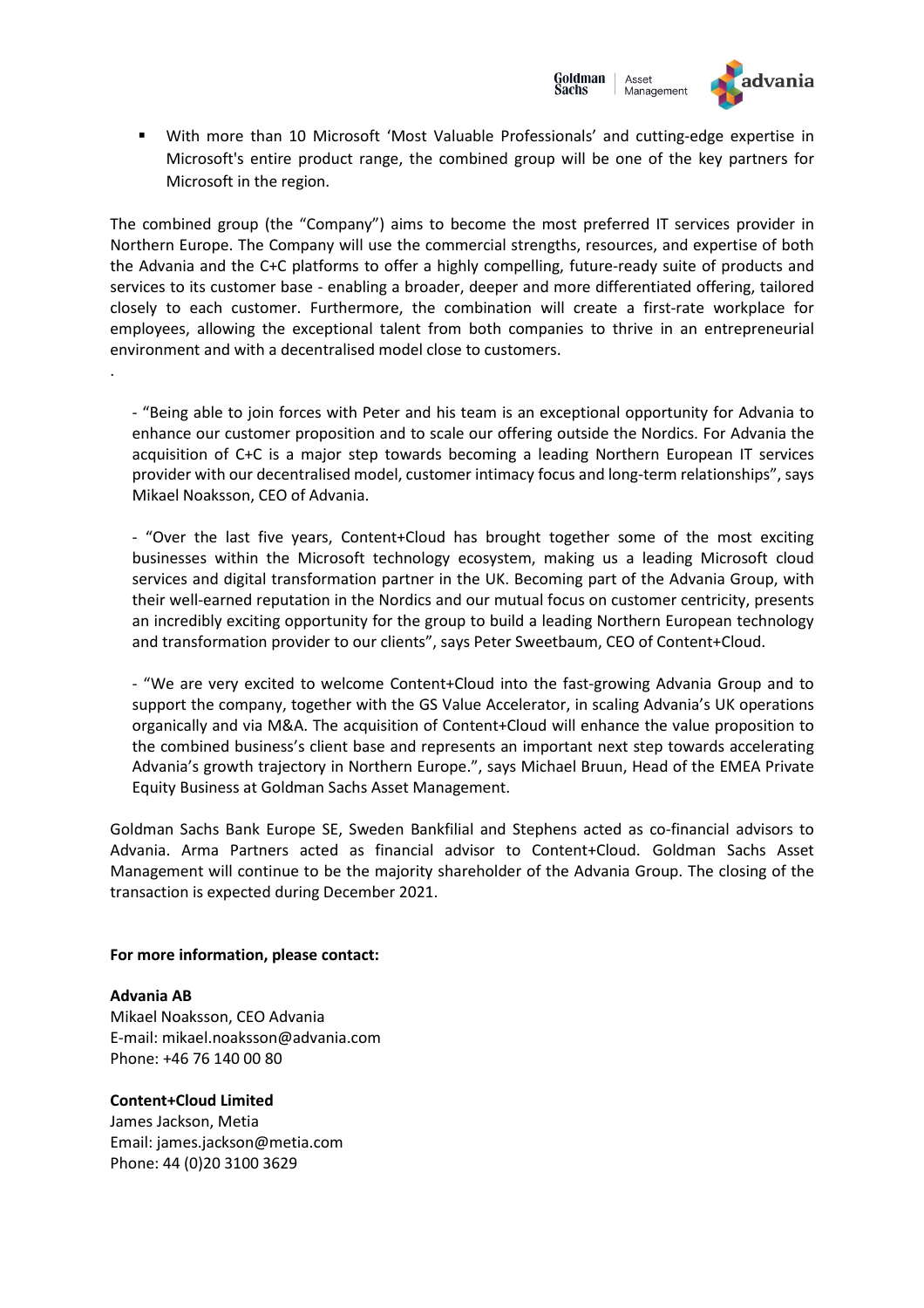



## **Goldman Sachs Asset Management**

Joseph Stein, Media Relations Phone: +44 20 7774 2523